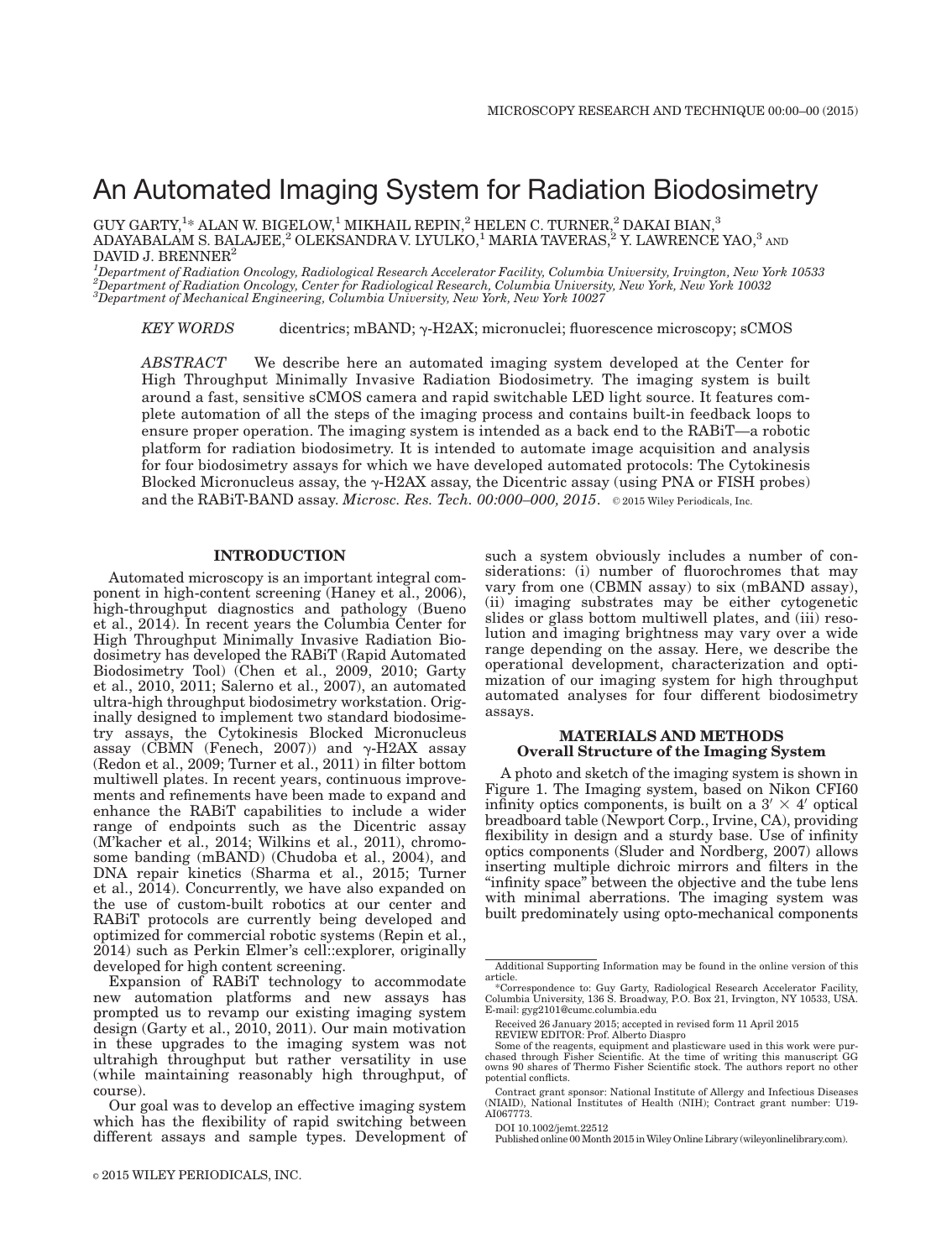from Thorlabs (Newton, NJ) with non-standard components manufactured at our machine shop.

Contrary to our previous design (Garty et al., 2011), there is only one imaging path, as the use of independent cameras for each color becomes prohibitively complex (and expensive) when imaging six-color mBAND samples. This eliminates possible misalignments and small discrepancies in magnification arising due to the use of independent cameras on different imaging paths as well as minimizing possible bleed through between the different color channels, which are now imaged sequentially rather than simultaneously.

The system, shown schematically in Figure 1b, consists of three partially overlapping light paths, separated by a series of dichroic mirrors. Excitation light is delivered from the light source, described below, by a liquid light guide. It is filtered and focused to a parallel beam before bouncing off a quad-band dichroic (marked †, in the figure). It is reflected and steered using a galvanometric mirror scan head and finally focused onto the sample using one of the objectives detailed in Table 2 below.

Fluorescence light is collected by the same objective and returns along the same path to the quad band dichroic. After passing through the dichroic, the light is filtered and focused onto a scientific CMOS (Complementary Metal Oxide Semiconductor) sensor.

The third light path is used for focusing. Infrared light is provided by the CRISP (Continuous Reflective Interface Sample Placement) autofocus unit. It is parallelized and merged into the other two beam paths using a dichroic mirror (marked  $\ddagger$ , in the figure). The operation of the autofocus unit is described below.

#### Control Software

A unified, form-based control software was written in Visual  $C++$  (Microsoft, Redmond, WA) to provide both highly interactive control of all components of the imaging system, as well as fully automated, unsupervised, imaging of up to four slides or a multiwell plate. Effort was made to use freely available libraries, whenever possible. The software was written in a modular fashion so that if a specific piece of hardware is changed only one module would need to be rewritten. The control software architecture is shown in Figure 2.

Forms were generated for the main peripherals: the mechanical stage, the sCMOS camera and the illumination system (The SOLA light engine<sup>®</sup> and the two fast filter wheels). A separate form was generated for monitoring the CRISP autofocus unit with the actual control of the unit done using the form provided by the vendor. These forms implement low level control of their respective instruments while exporting high level controls (e.g. "take 6-color picture") and providing status information that can be queried by other forms or the user.

An additional "spiral scan" form was written to control unsupervised scanning of a sample, this form implements a scan by moving the stage in a rectangular spiral pattern, taking pictures at each location. The spiral pitch and step size are selected to be slightly larger than the field of view of the objective being used so that non-overlapping images are acquired.

Image analysis was performed either using a dedicated form in the software or using an external



Fig. 1. (a) Photo and (b) schematic diagram of the imaging system. Each box represents a single peripheral device. Dashed thick lines correspond to RS232 communications. Thin solid lines correspond to analog control. The arrows denote the direction of communication. Thick arrows represent motion. Hashed shapes represent optics (the lenses marked with \* are tube lenses (200 mm Nikon Tube lens, Edmund optics, Barrington, NJ)). The dichroic mirror marked with † is a custom quad-band dichroic mirror (475/525/600/690 QBDR, Omega Optical, Inc., Brattleboro, VT). The dichroic mirror marked with a ‡ is an infrared mirror which is part of the CRISP autofocus system. [Color figure can be viewed in the online issue, which is available at [wileyonlinelibrary.com.](http://wileyonlinelibrary.com)]

stand-alone program, utilizing the same routines. In addition to allowing for offline analysis of images from the imaging system, the use of a standalone program allows analysis of images from other imaging systems available in our lab.

With the exception of the camera and scan head, the software communicates with all hardware components, via the RS232 protocol. As the control PC has no built in RS232 port, an eight-port USB to RS232 hub was used (Moxa Inc., Brea, CA). In order to provide analog voltage control (required for the scan head) and to monitor the analog output of various components (as detailed below), a PCI-2517 data acquisition board (Measurement Computing, Norton, MA) was used. The camera communicates with its frame grabber (Neon-CLB, Bitflow Inc., Woburn, MA) via a dedicated cameralink cable.

Inherent in RS232 control is that it does not normally block execution of the control software, which can continue operating after issuing a command, even if the command had not finished execution (e.g. changing excitation filters typically takes 30 ms). This allows parallelized operation of many peripherals with overlapping lag times, without requiring one to finish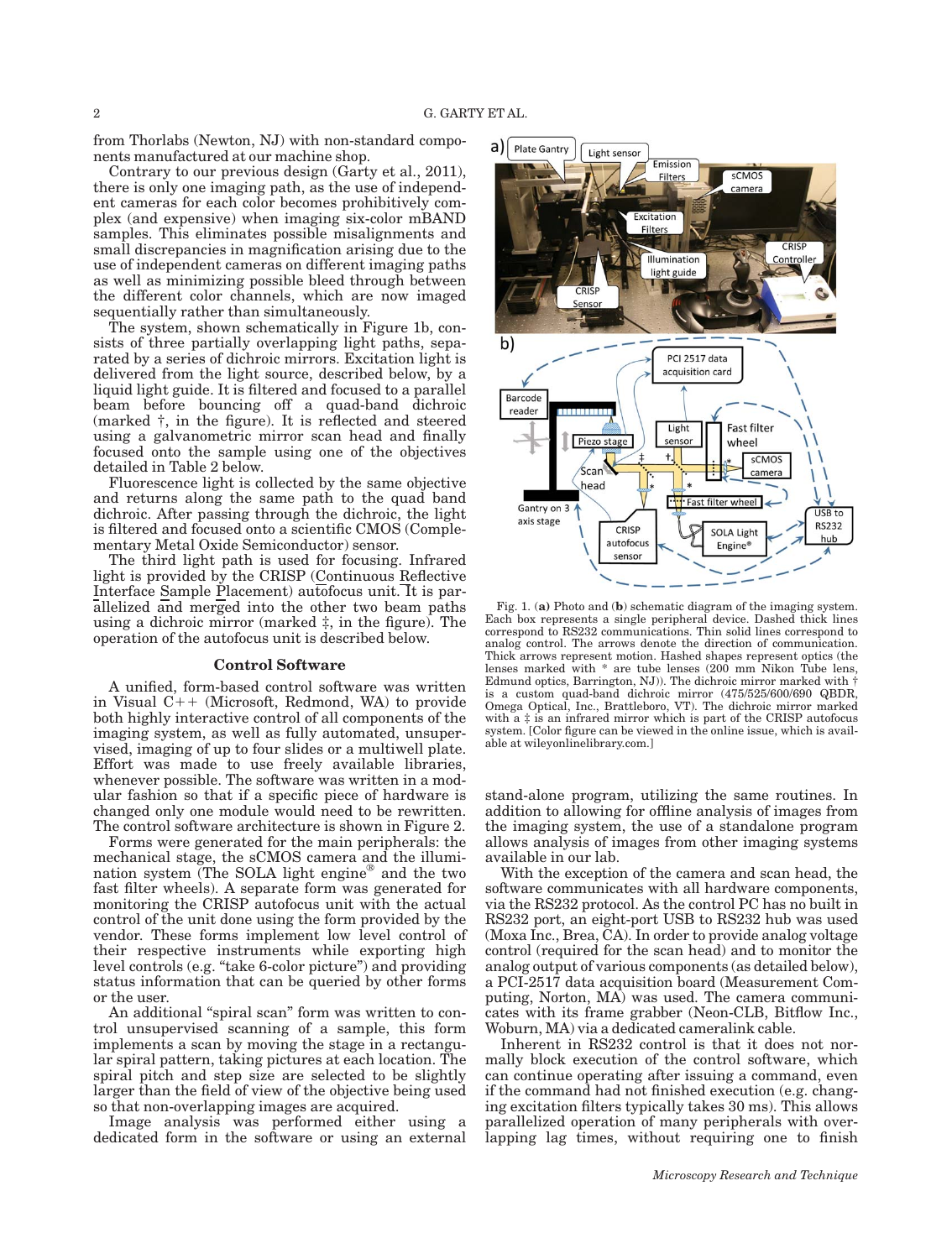#### AUTOMATED IMAGING FOR RADIATION BIODOSIMETRY 3



Fig. 2. Forms available in the control software.The solid arrows denote actuating a control in another form. The dashed arrows denote data transfer. The text overlayed on the dashed arrows indicate the type of data transferred. [Color figure can be viewed in the online issue, which is available at [wileyonli](http://wileyonlinelibrary.com)[nelibrary.com](http://wileyonlinelibrary.com).]

before the next one is actuated. However, it requires explicit verification that the required action had finished if subsequent actions depend on it. To allow this explicit verification, we implemented a periodic monitoring of the RS232 ports for responses from the peripherals. Each peripheral's form exports one or more flags indicating whether the peripheral is busy or not. At key points in the control loop (e.g. before grabbing an image) verification is made that all prerequisite actions had completed. The only exception is the SOLA light engine<sup>®</sup> which does not report on its status. Feedback for light engine operation was therefore implemented using a light sensor (see "Illumination" below).

## Sample Manipulation

In the previously described imaging system, the samples to be imaged were filter bottoms of multiwell plates, held between thin sheets of clear tape. In line with recent changes in the RABiT philosophy (Repin et al., 2014), we have modified the imaging system to allow handling of both standard cytogenetic slides and "glass-bottom" multiwell plates. Two main changes were made:

- The scan head was inverted, so that imaging is done from below rather than from above. This is done to prevent the need to invert a multiwell plate, which may contain liquid, for imaging. This mode supports airand oil-immersion optics, but not water immersion.
- A gantry (Fig. 1) was added to the XYZ stage, previously used to hold the sample. The gantry allows suspending a single multiwell plate or a set of four slides above the objective. The XYZ stage was adjusted such that the lower Z limit (enforced by a hardware limit switch) is encountered when the bottom of the slide/plate is just barely touching the objective. In the case of the  $60\times$  oil immersion lens this corresponds to a few tens of microns closer to the objective than the focal plane.

The stage and controller remained the same as previously reported (Garty et al., 2010, 2011). To facilitate use of the stage for manual imaging, a joystick control was added, via a form that periodically queries the joystick and actuates controls on the other forms.

To accommodate for the heavier gantry and sample, the stage controller feedback parameters were retuned so that a 1 mm motion (on either axis) is completed within 60 ms).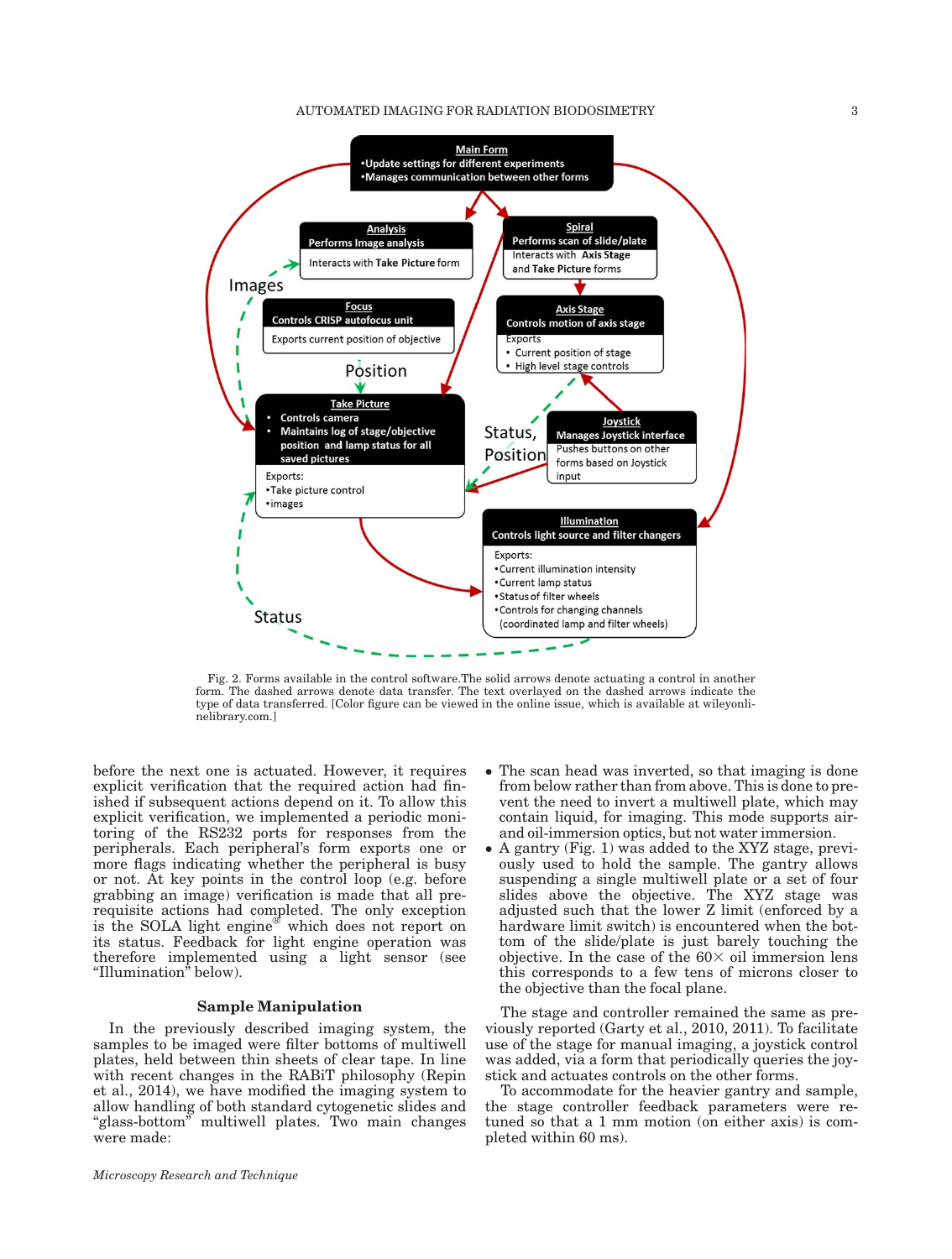## Focus

A major rate-limiting step in modern automated microscopes is the autofocus routine. In order to get good image quality, typical microscope objective lenses have a shallow depth of field and may therefore be sensitive to the flatness of the sample being imaged. For example, some brands of multiwell plate have a  $30 \mu m$ variation from the center of a well to its edges. The simple solution to this is to take several images at different object-lens distances (a Z-stack), quantify the quality of focus (QoF) and search for the best setting (Geusebroek et al., 2000; Zeder and Pernthaler, 2009). Selection of a good QoF function depends greatly on the type of image being investigated and, although much work has been done on finding the optimal quantifier for the quality of focus (Liu et al., 2007), the method remains inherently slow due to the necessity of grabbing multiple images. Depending on the implementation, there is also a possibility that the system escapes from focus if there are no cells in the field of view, causing at best a long lag and at worst loss of several subsequent frames while focus is reestablished.

In previous work (Garty et al., 2011), we have investigated the use of cylindrical optics in a secondary beam path to quantify distance to focus from a single image but have not found the method reliable enough for chromosome imaging. An alternate commercial solution is now being offered by several vendors. The CRISP system (Continuous Reflective Interface Sample Placement, Applied Scientific Instruments, Eugene, OR) and a similar system from Nikon, maintain focus by projecting IR light onto the sample, through half of the objective aperture. The image, reflected off the surfaces where refractive index changes (e.g. the boundary between the sample and the substrate), will move laterally across the CRISP sensor as focus is changed, allowing a quantitative evaluation of focus position (called the "error value," Fig. 3). The controller implements a hardware feedback loop to maintain a preset error value and hence consistent focus by adjusting the objective position. The CRISP system also provides for real time adjustment of the focus position via an external knob on the controller, which varies the target error value.

Although the CRISP system does not actually focus on the sample but rather on the cover slip or slide surfaces, it is possible to adjust the relative distance of the camera and CRISP unit from the tube lens to ensure that while the CRISP is focused on the cover slip, the camera is focused on the cells/chromosomes to be imaged.

We have incorporated a CRISP system as shown in Figure 1. Although the vendor recommends placing the CRISP beam splitter immediately before the camera we have found it more convenient to place it in the infinity space between the main dichroic and the scan head. A Nikon tube lens (Edmund Optics) was placed between the CRISP unit and the scan head replicating the optics path of the imaging light path.

As before, we mounted our objective lens on a 100 mm piezo actuator (OP-100, Mad City Labs, Madison, WI) which was directly controlled by the CRISP control hardware. An integrated sensor on the piezo actuator was continuously monitored by the control software. Figure 3 shows the typical error value of the



Fig. 3. Error value of the CRISP unit as function of objective lens position above or below focus. The dashed line corresponds to our  $20\times$  lens. The solid line, stitched from four overlapping 100  $\mu$ m scans, corresponds to the  $60\times$  lens.

CRISP system as a function of objective position. The capture zone (the region between the maximum and minimum) is about  $20 \mu m$  for the  $60 \times$  lens and about 60  $\mu$ m for the 20 $\times$  lens. The CRISP will maintain focus as long as the objective-sample distance is within this range. If it is outside this range, the CRISP will drive the objective to the end-of-travel for the piezo actuator. This deviation from the normal position of the piezo actuator (typically set to the middle of its range) is detected by the control software and the operator is alerted.

### Illumination

The Illumination light path needs to deliver, at the back aperture of the objective, a uniform, bright beam at each of six wavelengths, corresponding to optimal excitation of DAPI (4',6-diamidino-2-phenylindole), DEAC (diethylaminocoumarin), FITC (Fluorescein isothiocyanate), Spectrum Orange, Texas Red and Cy5 (Cyanine), the standard mBAND fluorochrome-tagged probes. Conventional chromosome imaging systems (e.g. the ones offered by Applied Spectral Imaging and by MetaSystems) use a bright mercury lamp and standard microscope filter cubes, which results in slow switching between wavelengths, potential crosstalk between the channels (as all excitation wavelengths enter the cubes at all times) and extremely inefficient excitation of Cy5, which requires excitation at  $\sim$  650 nm, not efficiently available from a Hg-lamp.

Over the past few years several new LED-based "light engines" have emerged for fluorescence microscopy. These light sources are not as bright as the standard Hg-based arc lamps but much more versatile. They require less power, generating less heat and thermal distortion of the microscope, have a much longer lifetime, but, more importantly, they allow rapid wavelength switching under RS232 or TTL control. This makes them particularly attractive for automated microscopy. The imaging system we have developed makes use of an early model of the SOLA light engine<sup>®</sup> (Lumencor Inc. Beaverton, OR) which provides independent RS232 control of six LEDs.

Figure 4 shows a comparison of the light generated by the six LEDs to the light of a commercial mercurybased lamp (Excite 120PC, Exfo life Science, Toronto,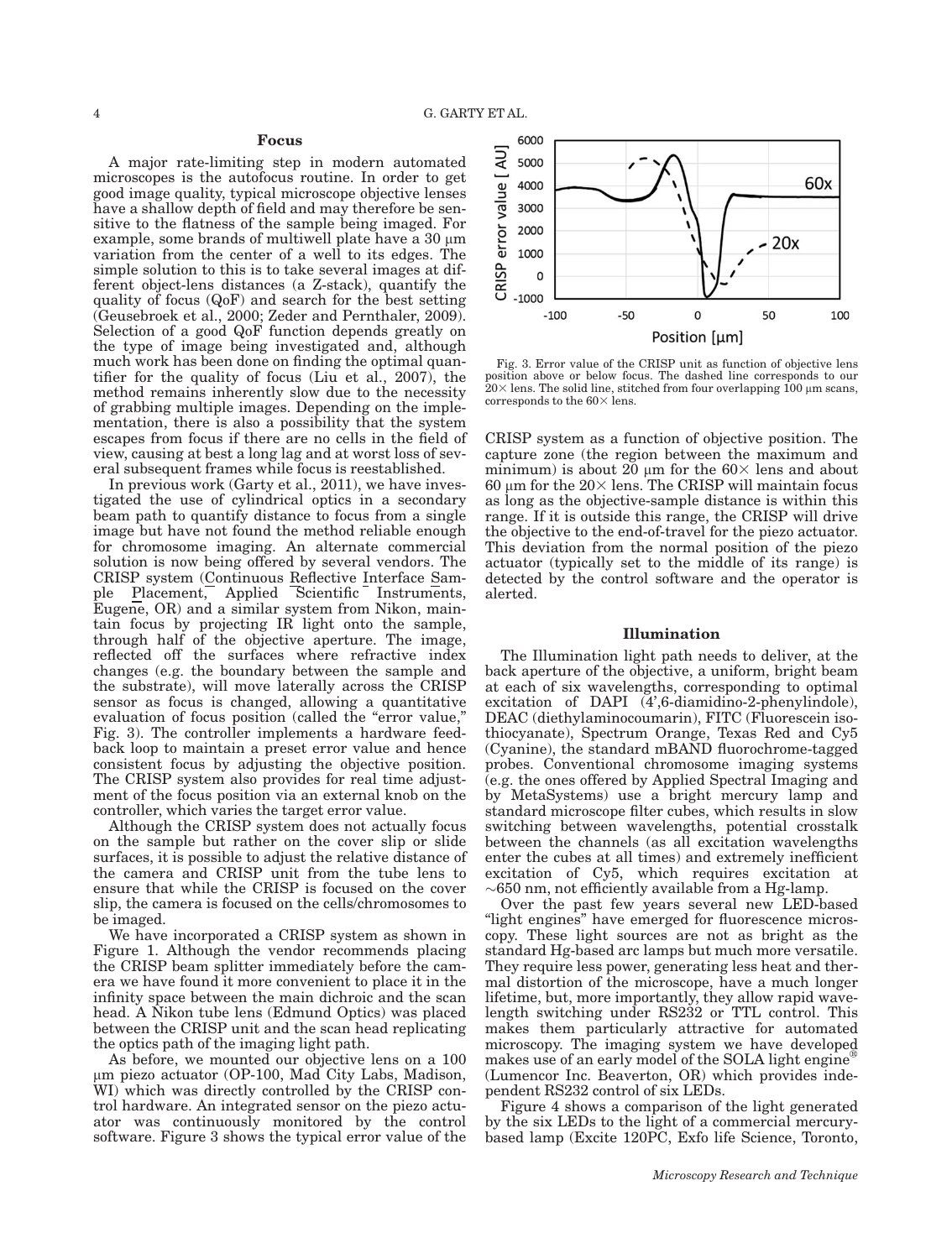

Fig. 4. Comparative spectra of the 6 independently controlled LEDs in the SOLA light engine<sup>®</sup> (solid lines) and an EXFO 120PC Hg lamp (dashed line, bulb timer: 1002 h), measured under identical con-ditions using an SPM-002-C spectrometer (Photon Control Inc.). [Color figure can be viewed in the online issue, which is available at [wileyonlinelibrary.com.](http://wileyonlinelibrary.com)]

ON, Canada; bulb timer: 10:02 h). Although the spectral lines from the SOLA light engine<sup>®</sup> do not in some cases match up to those of a mercury lamp (in particular there is no bright LED at 366 nm), they are sufficiently close to excite standard fluorochromes. Furthermore, the SOLA light engine® provides a red excitation light, useful for exciting stains like Cy5.

The light is delivered to the imaging system via a liquid light guide. A parallel beam is generated with a 40 mm singlet lens (Thorlabs) followed by an additional 200 mm Nikon Tube lens (Edmund Optics) and filtered by one of six excitation filters mounted in a fast filter changer (HS-625, Finger Lakes instrumentation, Lima, NY). After filtering the illumination light is reflected into the main optic axis using a custom quad band dichroic filter (475/525/600/690 QBDR, Omega Optical, Inc., Brattleboro, VT). On the return, imaging, light path a second HS-625 fast filter changer (Finger Lakes Instrumentation) is placed between the dichroic mirror and the downstream tube lens to filter out stray excitation light from the illumination path.

We have tried operating the system without excitation filters but observed that there is some crosstalk between the illumination and imaging light paths, due to the relatively broad spectra of some of the LEDs. The excitation and emission filters (Table 1) were chosen as an optimization between the peak intensity of the LEDs, the peak excitation efficiency of the fluorochromes and the peak reflection/transmission bands of the quad-band dichroic used to separate excitation and

emission light. Note that the Green LED has a very broad spectrum and is thus used to excite two stains, through different excitation filters.

Residual light passing through the dichroic filter is collected by a Si Transimpedence Amplified Photodiode (PDA100A; Thorlabs) which is used to monitor a proportion of the intensity of the illumination light. The sensor typically provides a voltage of 5 to 10  $\bar{V}$  (using the 0 dB setting) when the lamp is on and the LED is matched to the excitation filter and  $< 0.1$  V otherwise. This provides a good verification for the proper actuation of the lamp LED selection and the filter changer position.

#### Imaging

Imaging is performed using an Andor Neo 5.5 sCMOS camera (Morrell Instruments, Melville, NY). sCMOS technology (Fowler et al., 2010) provides low noise  $(\sim 1e^-)$  and high signal to noise ratio, as well as fast imaging and data transfer rates (100 fps). This camera provides a cooled 1" sensor with a resolution of up to  $2,560 \times 2,160$  and a pixel size of 6.5 µm. In the applications described below, exposure times between 50 and 1,500 ms were used, depending on the stain. The sCMOS camera was operated in 16-bit "low noise, high well capacity" mode (Fowler et al., 2010) and the image was cropped "in camera" to  $1,776 \times 1,760$  pixels (see below).

#### Alignment

Alignment of the camera relative to the optics path was verified by operating the camera at full resolution and centering the crop pattern of the emission filter on the sensor, while imaging the room lights through the optics path. When all optics are aligned, the four corners of the image are occluded symmetrically. Once the camera was aligned, it was locked into position using 1" extruded aluminum rails (Thorlabs).

Alignment and focusing of the illumination source was monitored by replacing the objective with a frosted glass alignment disk (DG10-1500-H1, Thorlabs) and verifying that the illumination beam is centered on and is slightly larger than the objective's back aperture.

#### Image Analysis

All image handling and processing was performed using the OpenCV imaging library (version 2.4.6, [www.opencv.org](http://www.opencv.org)).

Raw images were obtained from the camera as  $(unsigned$   $c\bar{h}ar$  \*) arrays. They were cast to 16-bit

TABLE 1. Excitation and emission filters used for the various fluorochromes

| Fluorochrome    | Peak              | Peak         | LED                 | Excitation          | Emission            |
|-----------------|-------------------|--------------|---------------------|---------------------|---------------------|
|                 | $excitation$ (nm) | emission(nm) | "name" <sup>a</sup> | filter <sup>b</sup> | filter <sup>c</sup> |
| <b>DAPI</b>     | 358               | 461          | Violet              | 400/40              | 450/65              |
| <b>DEAC</b>     | 432               | 472          | Blue                | 445/20              | 480/30              |
| <b>FITC</b>     | 495               | 519          | Cvan                | 482/35              | 530/30              |
| Spectrum Orange | 559               | 588          | Green               | 543/22              | 580/30              |
| Texas Red       | 595               | 620          | Green               | 585/29              | 620/35              |
| Cy5             | 649               | 670          | Red                 | 643/20              | 682/22              |

a See Figure 4 for spectrum.

b Semrock, Rochester, NY.

c Omega Optical Inc. Brattleboro, VT.

Microscopy Research and Technique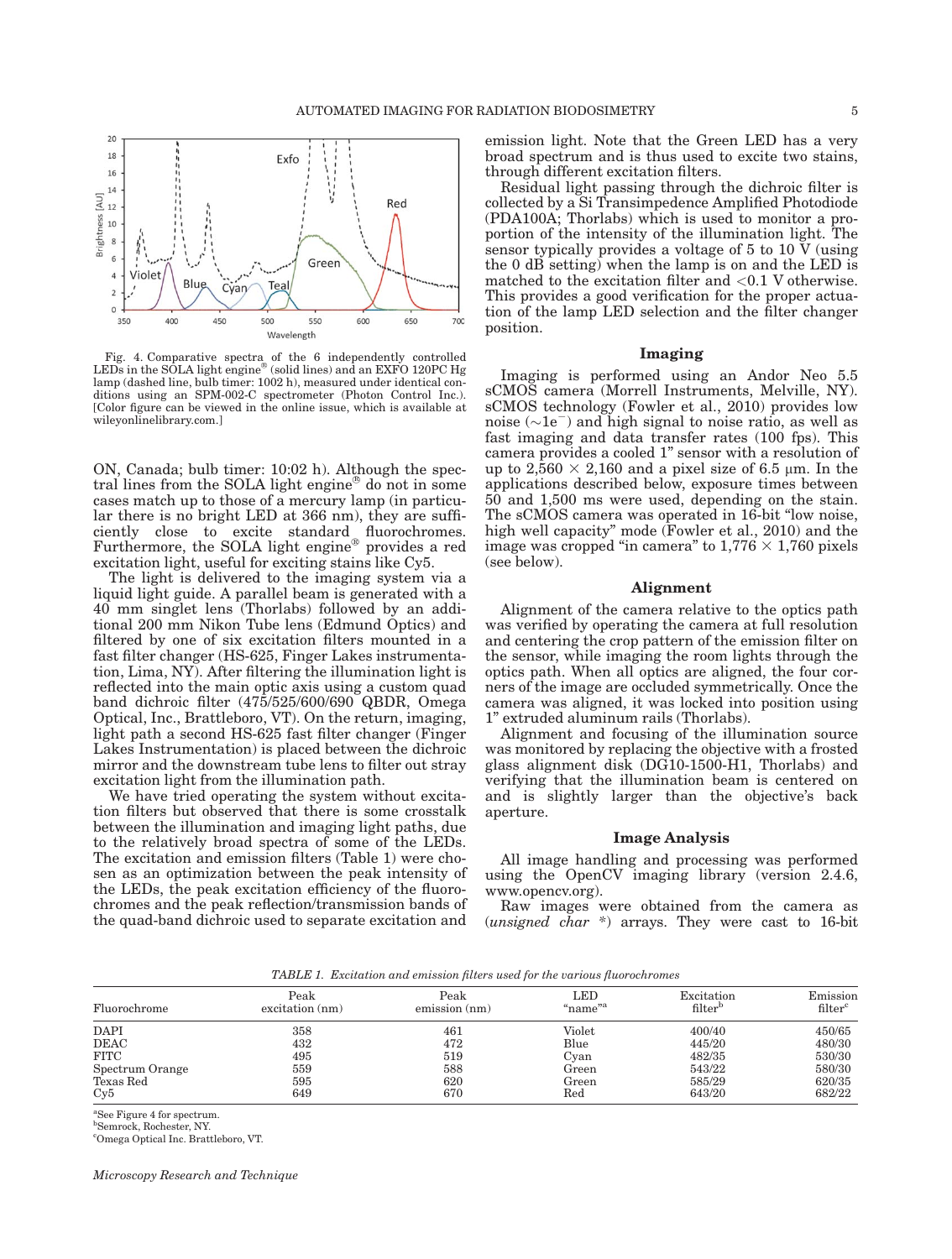

Fig. 5. Image obtained from one-color micronucleus assay in a multiwell plate. Binucleated cells and a micronucleus are visible within one  $40\times$  frame  $(1,776\times 1,760)$  pixels).

(*unsigned*  $\__int16$   $\degree$ ) arrays and loaded into appropriate OpenCV Mat structures.

Several of the OpenCV routines cannot handle the 16-bit images generated by the camera. The display routine (*imshow*), for example, only displays the lower 8 bits of an image. The adaptive threshold routine also requires 8-bit images. To overcome this, backgroundsubtracted images were down-sampled to 8 bits by locating the brightest pixel value, V, in the image and dividing all other pixels by  $f = V/255$ . This forms an 8-bit image with the minimal possible reduction in dynamic range. The down-sampling factor,  $f$ , is made available to the integrated analysis routines in order to allow quantitative fluorescence measurements. In any case the images saved to disk are the raw 16-bit images with a separate uncompressed TIFF file generated for each fluorophore. File names are automatically constructed from the channel name and a sequential index, with zero usually corresponding to a background image. This facilitates batch analysis of the images by the offline software. During automated imaging, images are saved to disk only if the brightest pixel is larger than a specified threshold value (typically 500 on a scale of 0-65536). An optional second image at reduced bit depth and including background subtraction and/or gain corrections can also be saved, under a different filename.

A live view mode, where images are continuously grabbed disregarding the state of all other peripherals, was provided to facilitate setup for automated imaging and can also be used for manual image capture. In live view, a digital zoom function was also provided.

## Sample Preparation

The images shown below were obtained from multiwell plates and slides generated in the routine testing, development and optimization of RABiT protocols. As the RABiT is currently configured for performing the micronucleus assay we used it to generate the plate imaged for Figure 5. The  $\gamma$ -H2AX assay (Fig. 6) was performed in the conventional method, using 15 mL tubes and a cytospin cell preparation system (Thermo Fisher Scientific). The dicentric and mBAND assays (Figs. 7 and 8) were performed in multiwell plates, using the protocol intended for implementation on the RABIT II system (Repin et al., 2014).

A detailed description of the preparation of the samples is given in the Supporting Information.

#### **RESULTS**

We have developed this imaging system to serve as the last stage of the RABiT automated biodosimetry tool (Garty et al., 2011; Repin et al., 2014). Within that framework, four biodosimetry assays have been developed. Here we present a brief description of the imaging requirements for each assay and demonstrate typical images obtained. For further information, the reader is referred to our previous papers (Lyulko et al., 2014; Turner et al., 2011) which describe the  $\gamma$ -H2AX and micronucleus analysis algorithms in detail with a more comprehensive data set. As the manuscript describing the chromosome based analysis is still in preparation, we provide more details on these assays.

#### Assay 1: Micronuclei

The Cytokinesis Blocked Micronucleus (CBMN) assay (Fenech, 2007; IAEA, 2011) is one of the earliest reliable and most recognized biodosimetry assays. This assay quantifies radiation-induced chromosome damage expressed as postmitotic micronuclei. In this assay, lymphocytes are stimulated to undergo proliferation and nuclear division but ensuing cytokinesis is blocked with Cytochalasin B leading to the formation of binucleate cells. Healthy lymphocytes form binucleate cells, while those with chromosome damage can form an additional micronuclei encompassing chromosomal fragment(s) and the frequency of binucleate cells with micronuclei increasing monotonically with dose. A key advantage of the micronucleus assay is that the signal is stable for many months postexposure (da Cruz et al., 1994).

The imaging requirements for this assay are relatively modest, two imaging channels are required (nuclear stain and cytoplasmic stain) although with proper cell density in slide preparation, the cytoplasmic staining is not required and cells can be identified by the proximity of their constituent nuclei, as seen in Figure 5.

The resolution provided by our imaging system at  $40\times$  is sufficient to both separate adjacent nuclei in one binucleate cell and to reliably detect micronuclei.

Image analysis is performed by locating the nuclei, using a custom designed thresholding algorithm (Lyulko et al., 2014). Each nucleus is correlated with a cell and the number of nuclei of different sizes within a cell are scored. Cells with serrated or abnormal nuclear morphology are rejected from the analysis.

## Assay 2: Immunocytochemistry

Histone H2AX is rapidly phosphorylated at serine 139 in response to radiation exposure and phosphorylated H2AX  $(\gamma$ -H2AX) molecules form foci at or near the vicinity of DNA double strand breaks (DSB)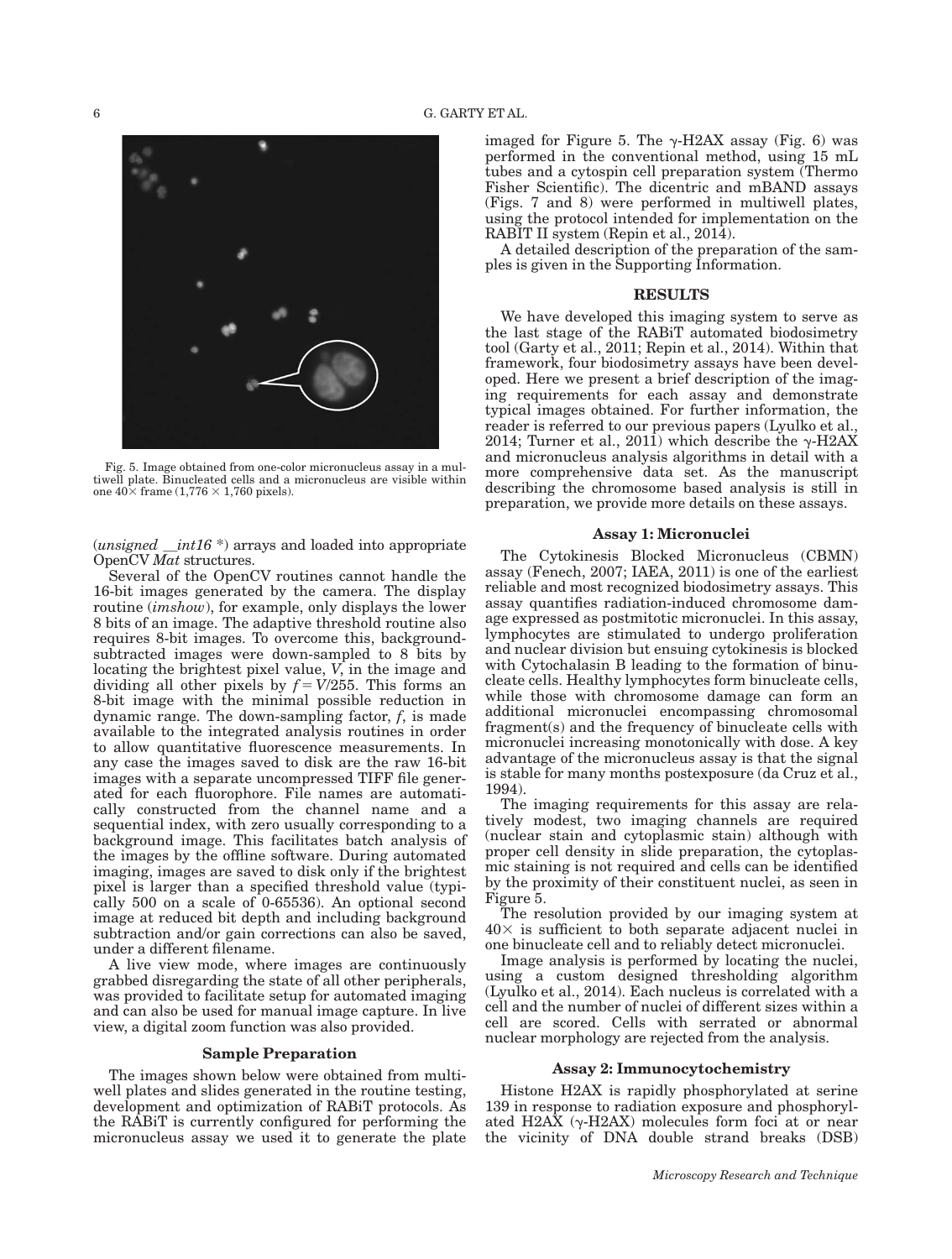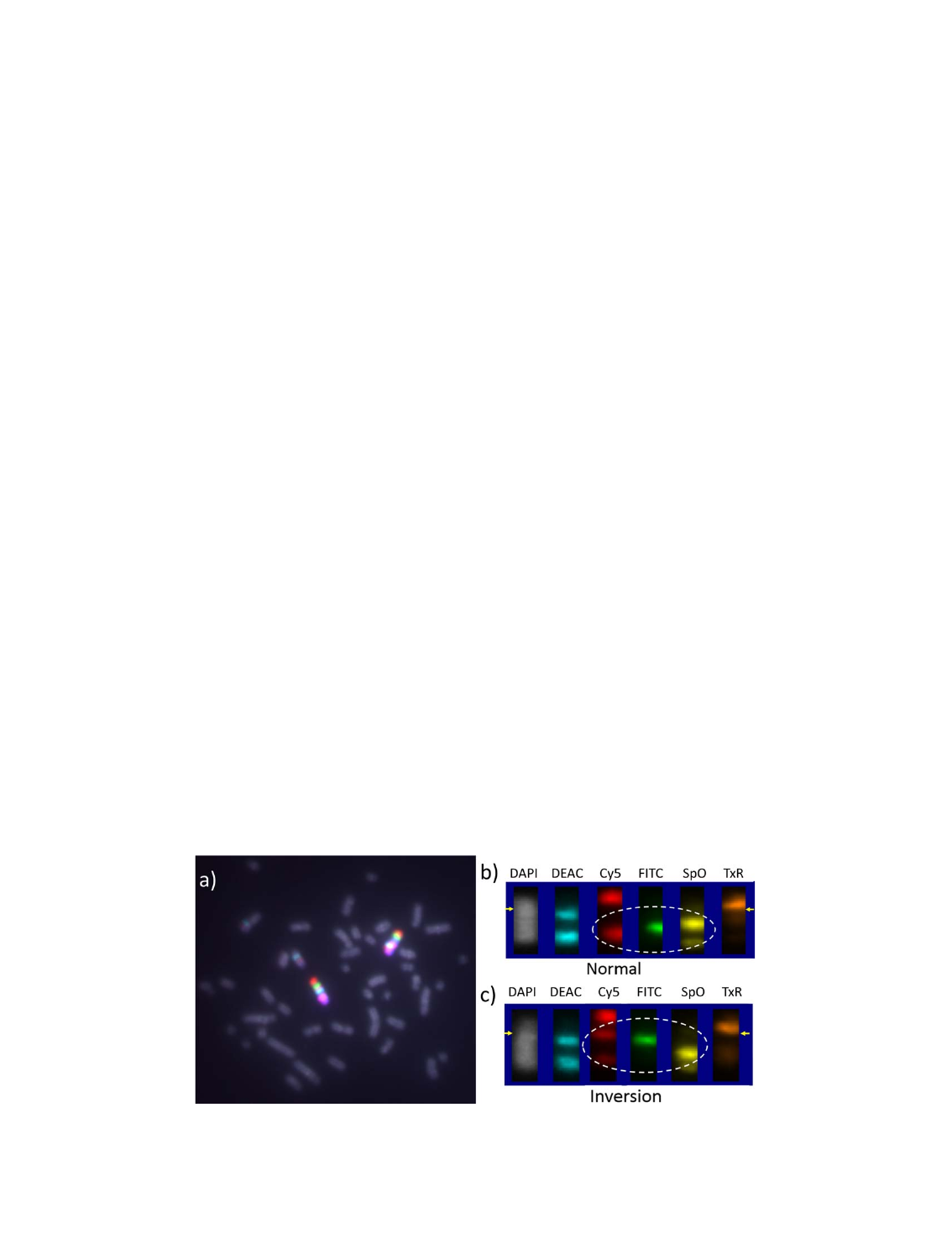(Rothkamm and Löbrich, 2003).  $\gamma$ -H2AX foci are detected by indirect immunostaining and quantified by fluorescence intensity relative to unirradiated control cells (Rothkamm and Löbrich, 2003). Under the manual procedure, the yield of phosphorylated H2AX is quantified by counting foci at high magnification (Mariotti et al., 2013). Several automation systems based on counting foci have been described in the literature (Hou et al., 2009; Valente et al., 2011) but they require acquisition of Z-stacks and high resolution imaging. Although very sensitive at low doses, the foci counting technique is less appropriate for higher doses, due to foci overlap, resulting in reduced foci counting efficiency at doses of 2 Gy or more (Böcker and Iliakis, 2006). The applications of interest in our center revolve around higher doses in the 2-6 Gy range, both for radiological triage (Turner et al., 2011) and for investigations of DNA repair capacity across populations (Sharma et al., 2015).

We therefore use an alternate technique for quantifying H2AX phosphorylation (Turner et al., 2011). Two fluorescent images are taken (one of the DAPI-stained nucleus and one of the  $\gamma$ -H2AX-bound fluorescent antibody). Nuclei are identified from the DAPI-stained image and the fluorescent intensity in the nucleoplasm is integrated and scored. This allows the use of much lower magnification, resulting in both higher throughput (fewer images) and greatly increased depth of field. Using this technique we have seen a linear response up to at least 8 Gy with sensitivity around 0.3 Gy.

As an example Figure 6 shows the captured images of cells irradiated with 4 Gy, using our system at various magnifications. The upper row shows a full frame image  $(1,760 \times 1,776)$  demonstrating typical cell yields in each field of view where the bottom row shows an additional  $10\times$  expansion demonstrating image quality for individual cells. As described by Turner et al. (2011), the analysis software performs a background subtraction based on the fluorescence intensity in the immediate area of the cell. We have experimented with imaging using  $60 \times$  oil,  $40 \times$  air,  $20 \times$  air, and  $10\times$  air objectives and observed good correlative results with all magnifications. The  $20\times$  air objective is particularly useful due to the larger field of view (0.6  $\times$  0.6 mm<sup>2</sup>), so that sufficient number of cells required for analysis could be obtained with a fewer image fields. Although the resolution of the  $10\times$  image does not allow detection of individual foci, the image quality is sufficient to discriminate between valid (round) and apoptotic cells and perform a quantitative fluorescence measurement. As can be seen, in Figure 6, the  $10\times$ image suffers from misalignment of the two images, either due to chromatic aberration or due to pixel shift in the emission filters (Erdogan, 2011). Subsequently, much of the antibody fluorescence is imaged outside the nuclear boundaries, although this can be corrected for, by realigning the images during analysis. Similar assays have been developed in our lab for other proteins (Sharma et al., 2015; Turner et al., 2014).

#### Assay 3: Dicentric Analysis

For many decades, the dicentric chromosome assay has been the "gold standard" for radiation biodosimetry, because ionizing radiation is fairly specific for inducing dicentric chromosomes. It has been used in

every major radiological incident over the past 30 years, including Fukushima (Lee et al., 2012). Historically, this assay is based on morphologic image analysis of Giemsa (Romm et al., 2013) or DAPI (Rogan et al., 2014) stained metaphase spreads, which have defied useful rapid automation, due to issues of background, shape variation, and chromosome overlap.

Several approaches to morphometric detection of dicentric chromosomes are available. However, they are computationally difficult, requiring parallel computing to achieve any reasonable throughput (Rogan et al., 2014). An alternative technique under development by us and others (M'kacher et al., 2014) is the use of FISH or PNA probes specific for centromeres and telomeres of all human chromosomes. In this case, dicentric detection becomes relatively easy, one needs to score the chromosomes with 0, 1, or 2 bright centromeric spots as shown in Figure 7.

Within our imaging system, three images are taken, corresponding to the DAPI-stained chromosomes, the Centromere Marker and the Telomere marker (Fig. 7a shows a composite picture of the three images). The analysis software identifies each chromosome, based on the DAPI signal. This is done by first binarizing the background-subtracted DAPI image using an adaptive threshold algorithm, which assigns each pixel a value of 1 if its value is significantly larger than pixels in a  $99 \times 99$  pixel neighborhood and zero otherwise. Chromosomes are then located as Binary Large Objects (BLOBs), using the algorithm of Suzuki and Abe (1985). BLOBS within a size range of 100 to 5,000 pixels (corresponding to  $1-50 \mu m^2$ ) and having an aspect ratio greater than 2 are selected for further analysis.

The software then extracts the corresponding regions from the other two images (Fig. 7b), and integrates the images laterally generating a brightness profile (Fig. 7c). Brightness maxima exceeding designated thresholds are located for each profile. The number of peaks along this profile is scored for each channel. A normal chromosome will have two telomeric peaks surrounding a centromeric peak, whereas a dicentric will have two centromeric peaks.

The imaging requirement for this assay are much more stringent than for the  $\gamma$ -H2AX and micronucleus assays, because a  $60\times$  oil immersion lens is required for precise detection of both chromosome arms and the fluorescence dots which in most cases are not extremely bright.

#### Assay 4: mBAND

The mBand assay is a well-established technique for scoring intra chromosomal rearrangements (Chudoba et al., 2004). It consists of "painting" the entire chromosome length using region-specific over lapping chromosomal DNA fragments that are separately and combinatorially labeled with five different fluorophores. This results in a multicolor banded image of a single chromosome, where each band is defined by a combination of 1, 2, or 3 fluorophores. In a typical case, 11 differently colored bands can be detected along the length of human chromosome 5 using an mBAND probe set. By analyzing the sequence of chromosome bands, intra-chromosomal aberrations, which are characteristic of high LET radiations (e.g. neutrons), can be detected.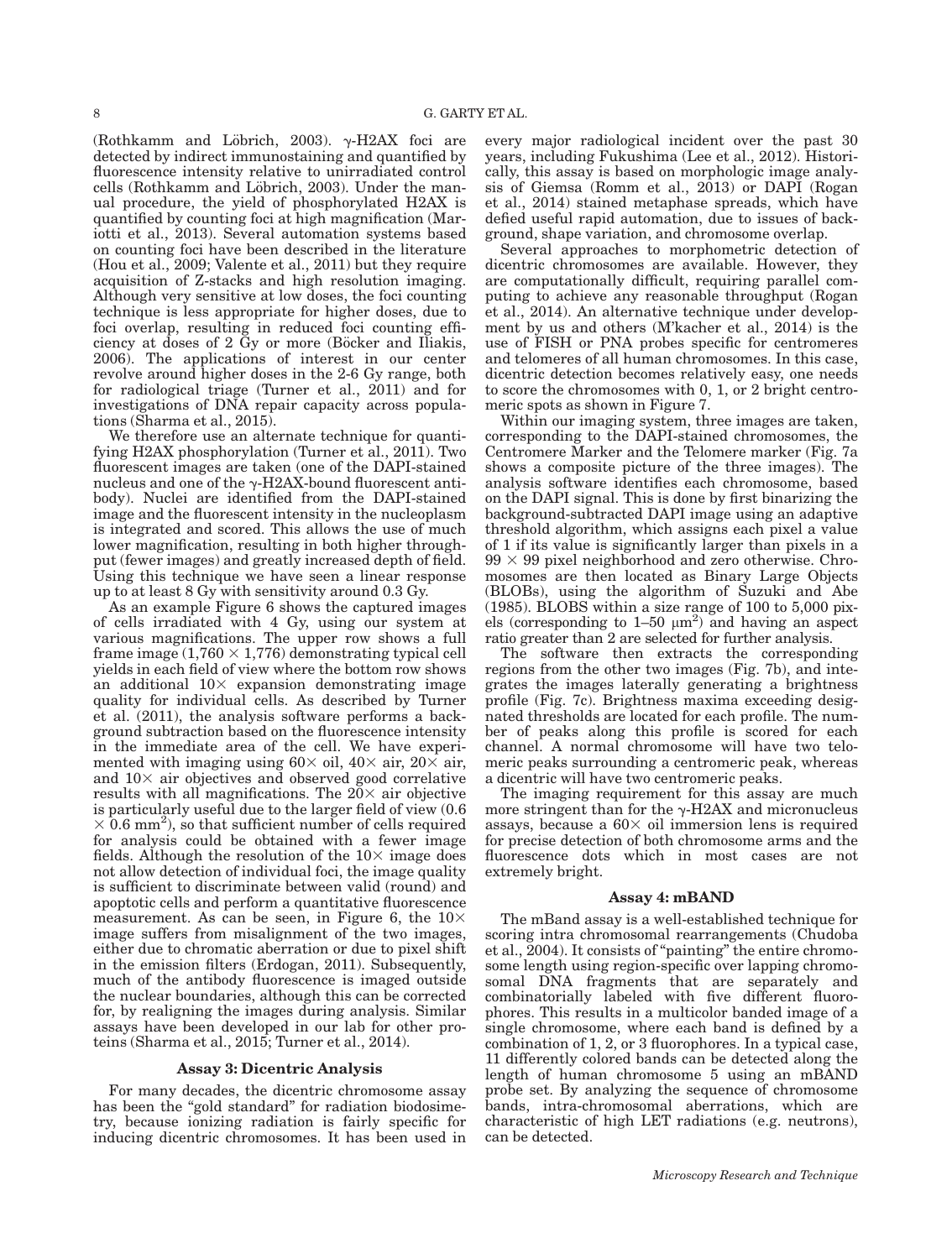| <b>Tribile</b> 2. I an annother of the concentre tentoco attent theo world |                                                                              |                                                    |                                                          |                      |                                                   |                                                                |  |  |
|----------------------------------------------------------------------------|------------------------------------------------------------------------------|----------------------------------------------------|----------------------------------------------------------|----------------------|---------------------------------------------------|----------------------------------------------------------------|--|--|
| Assay                                                                      | Objective used                                                               | Magnification                                      | FOV <sup>a</sup>                                         | NA                   | Working distance                                  | Depth of field <sup>b</sup>                                    |  |  |
| Micronucleus<br>Immunostaining                                             | Plan Fluor $40\times$<br>Plan Apo $10 \times \lambda$<br>Plan Apo $20\times$ | $40\times$ Air<br>$10\times$ Air<br>$20\times$ Air | $0.3 \text{ mm}$<br>$1.2 \text{ mm}$<br>$0.6 \text{ mm}$ | 0.75<br>0.45<br>0.75 | $0.66$ mm<br>$4.0 \text{ mm}$<br>$1.0 \text{ mm}$ | $1.0 \mu m$ (DAPI)<br>$3.7 \mu m (DAPI)$<br>$1.2 \mu m (DAPI)$ |  |  |
| Chromosome based<br>assays                                                 | Apo TIRF $60\times$ oil                                                      | $60 \times$ Oil                                    | $0.2 \text{ mm}$                                         | 1.49                 | $0.12 \text{ mm}$                                 | $0.42 \mu m (DAPI)$<br>$0.55$ um $(Cv5)$                       |  |  |

TABLE 2. Parameters of the objective lenses used in this work

<sup>a</sup> Field of view for 1,760  $\times$  1,776 pixel cropped image. Uncropped image is 40% wider and taller.

Calculated as:  $\frac{n}{N_A}(\frac{\lambda}{NA} + \frac{N}{M})$ , where k is the wavelength, n is the refractive index, NA the numerical aperture, M the magnification, and p the camera pixel size (6.5)  $um$ ).

This assay requires acquisition of six images, corresponding to the DAPI counterstain and five different probes (DEAC, FITC, SpO, TxR, and Cy5; see Fig. 8a). The different colored images need to be aligned precisely so that the order of the bands is preserved. The initial analysis is similar to that of the dicentric assay, although it is more complicated due to the multiple stains and the requirement to detect partially overlapping regions. Here, the full-width at half maximum (FWHM) about each maximum identifies the bounds for that probe band. To facilitate analysis, each combination of probes along the length of the chromosome is assigned a unique character, generating a string corresponding to that chromosome's peak structure. The string is then compacted by removing blanks (regions with no probe), duplicate consecutive characters (compacting each band to a single character) and isolated characters (which may be due to sporadic noise). Scoring is performed by comparing the order of bands detected with the "standard" order for that chromosome. For example, Figure 8b shows the banded pattern for a normal chromosome (software generated string: PXHAEDFBSQU) and Figure 8c shows the altered banding pattern of a damaged chromosome (software generated string: PXHQSBFDEAU) showing a paracentric inversion induced by neutron radiation. Note that the seven-band section underlined is simply reversed with respect to the normal chromosome.

#### DISCUSSION

#### Choice of Objective and Required Statistics

The choice of objective for each experiment (Table 2) is dictated by a balance of the required resolution with the need for a large field of view to allow collection of maximal statistics from a minimal number of images. Depending on the assay and required precision, the number of scoreable cells needed for analysis can range from 50 (Lloyd et al., 2000; Turner et al., 2011; Wilkins et al., 2011) to 1,000 (Fenech et al., 2003). In order to achieve these statistics within a short span of time, the lowest possible magnification should be used. While this may not be possible for chromosome-based assays which require a higher magnification  $(60\times)$  to identify submicron spots on chromosomes, immunofluorescence-based assays are more flexible, as the required resolution is limited by the need to identify round nuclei, which can be easily done at  $10\times$  or  $20\times$ . Consequently, while a good chromosome preparation will contain a single scoreable metaphase every few  $60\times$  frames a good immunostaining preparation may contain tens of scoreable nuclei per  $20\times$  frame.

In the case of the Micronucleus assay, typical micronuclei have a diameter of about a micron and need to be reliably detected. Given the  $6.5 \mu m$  pixel size of the camera, it is clear that in images taken with a  $10\times$ lens, small micronuclei may not be detected reliably, resulting in reduced yields. This can be taken into account using the calibration curve of the system but may result in lower sensitivity and precision. A  $40\times$ air lens is typically used in our lab for this type of imaging although others have reported the use of  $10\times$ (Varga et al., 2004) or  $60\times$  objectives

A second consideration is the Numerical Aperture (NA) of the objective, which determines both the depth of field and the amount of light passing through the lens. Using high NA lenses results in much faster imaging as the same level of contrast can be achieved using shorter exposures. However, the use of high NA objectives poses some challenges in system construction. As NA is inversely related to the working distance of the objective (see Table 2), the objective needs to be placed close to the sample.

This poses a challenge particularly for the  $60\times$  oil objective, with a working distance of  $120 \mu m$ . The sample holder must be designed such that there is no material protruding below the imaging substrate. Any protrusion risks damaging the objective when the sample is moved between fields of view or between different samples on adjacent slides or in adjacent wells. As the increased image brightness and enhanced resolution provided by this objective (as compared with a standard  $60\times$  air lens) is crucial for rapid imaging of subchromosomal regions, we have made an effort to design the sample holder to accommodate such a short working distance.

For multiwell plates, the gantry was designed to hold the plate from above so that only the skirt of the plate protrudes below the plate surface. This is not possible with cytogenetic slides, which must be held from below, so a slide holder was manufactured that protrudes below the slides only at the very edge of the slide, only by about 100  $\mu$ m. This allows access to the entire imaging area of all four slides.

#### Focusing

Numerical aperture and magnification also determine the depth of field, which is the precision with which the system needs to be focused. For assays such as the micronucleus and chromosome-based assays, the main requirement on focusing is that the small objects imaged be discernible.

For immunostaining assays, there is a concern that an out of focus image would result in a lower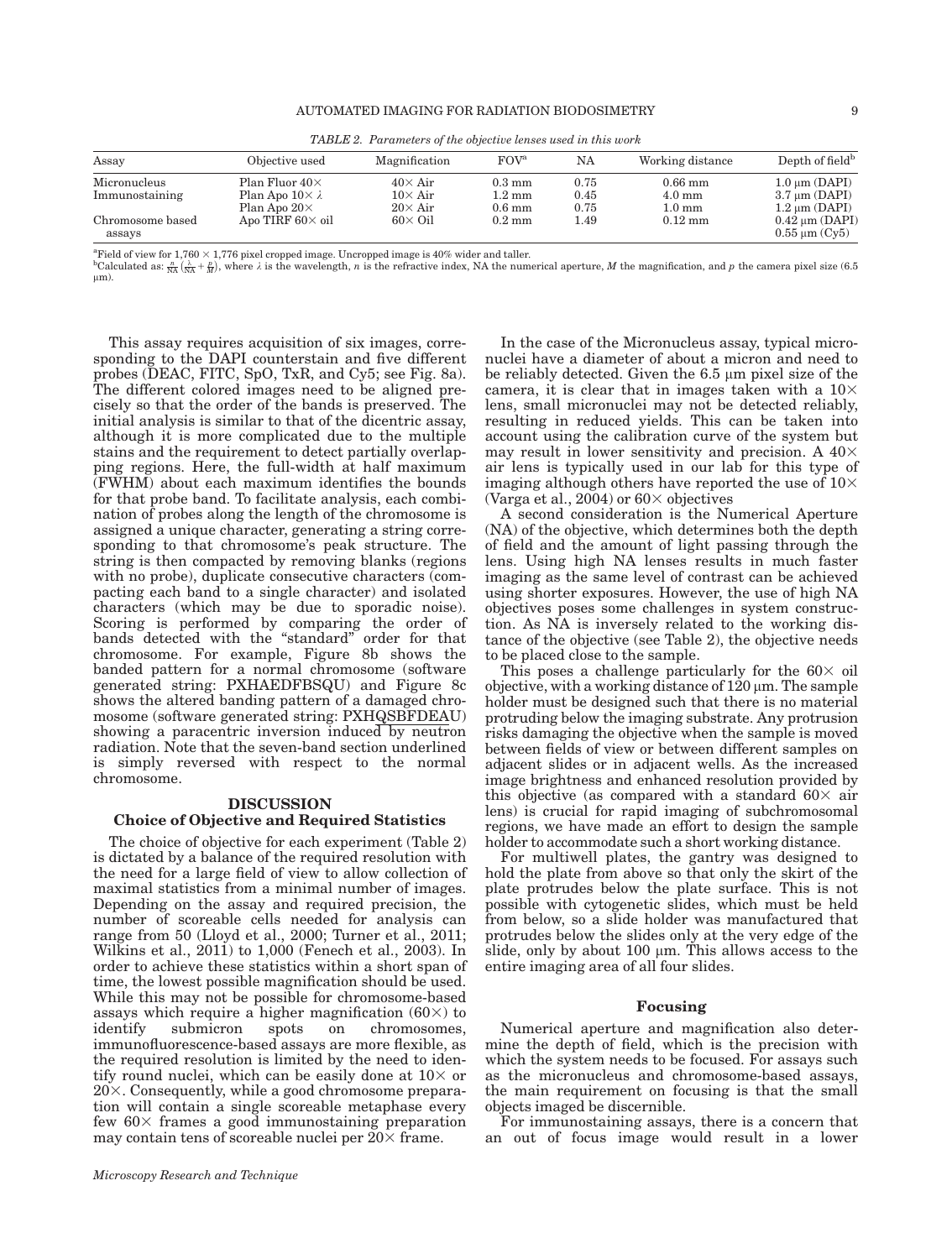

Fig. 9.  $\gamma$ -H2AX yields as a function of distance from focus for different lenses. [Color figure can be viewed in the online issue, which is available at [wileyonlinelibrary.com.](http://wileyonlinelibrary.com)]

fluorescence yield. However, as long as all fluorescence light is collected, the measured fluorescence values will not change significantly even when the image is taken somewhat out of focus (Model, 2014). Using our imaging system this is indeed the case as the fluorescence is summed within a nuclear boundary determined by the nuclear image (taken at the same focal plane). As an example, Figure 9 shows the average brightness of fluorescently labeled cells as a function of distance from optimal focus at different magnifications. While the fluorescent values drop rapidly when a low DOF  $60\times$  lens is used, a  $10\times$  lens will allow quantitative fluorescence measurements within about  $\pm 5$  µm of the best focus.

## Photobleaching

Photobleaching of the sample is a major concern in manual imaging, where a single region on the sample may be illuminated with UV (ultraviolet) light for a prolonged time during focusing and scoring. In our system we do not use UV illumination (the DAPI excitation LED has a wavelength of 405 nm) and, with the possible exception of the first frame, do not illuminate

any region of the sample for more than a few seconds as fields of view are imaged once for each channel with the illumination turned on immediately before image acquisition.

Using the  $\gamma$ -H2AX assay we have not seen any significant photobleaching of neither DAPI nor the antibody-conjugated fluorophore, even when illuminating the same field of view multiple minutes. We had similar experience with the fluorophores used for the mBAND assay. Using PNA probes, however, we have seen some photobleaching which leads to substantial fading of the centromere fluorescence markers when a field of view was illuminated for a few minutes. In our routine operating conditions this is not a problem as each field of view is only illuminated for a few seconds.

## Flatness of Field

The sCMOS camera used provides high resolution through the use of a large (1" diagonal) sensor. As we are using 1" optics in the beam path, it was extremely difficult to provide uniform light collection over such a large area. Figure 10a shows a full sensor image of a uniform brightness test slide (Blue Fluorescence Reference Slide, Ted Pella Inc., Redding, CA). It is evident that brightness varies significantly across the field resulting in big uncertainties in quantitative fluorescence assays like  $\gamma$ -H2AX. This is not an issue for the micronucleus assay or the chromosome based assays, as the nuclei and micronuclei are detected using an adaptive thresholding algorithm and the absolute brightness of each nucleus is not scored.

Two approaches were investigated to overcome this issue. Initially, the sensor was cropped to  $1,776 \times$  $1,770$  pixels (dashed line in Fig.  $10a$ ). Figure 10b shows that this is still not sufficient as nuclei in the corners of the image are very dim and may not be reliably detected. To overcome this problem a gain correction was added to the analysis. This is similar to the approach described by Model (2014) whereas an image of a flat field was taken and the images to be scored were divided by it. As seen in Figure 10c, this



Fig. 10. (a) Full frame image of a uniform fluorescence test slide—the dashed line denotes the 1.776  $\times$ 1,760 frame used in all images above. (b) Image of a field of nuclei (only top right quadrant of image is shown) without gain correction. (c) The same image with gain correction. Note that cells in image periphery (top and right) are much brighter than in  $(\bar{b})$ .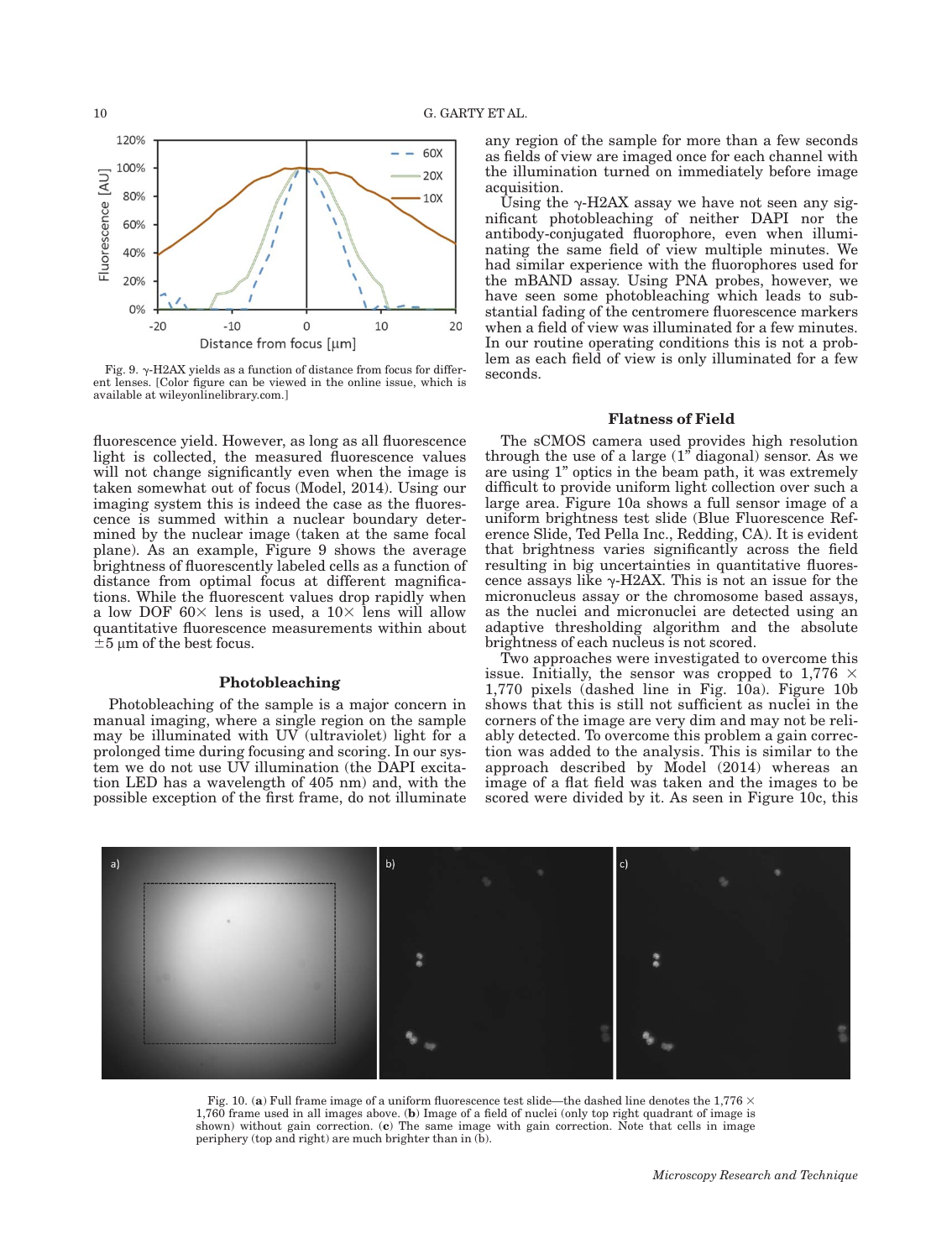works well to equalize cell brightness across the image.

#### CONCLUSIONS

We described here a versatile and efficient imaging system developed at the Center for High Throughput Minimally Invasive Radiation Biodosimetry at Columbia University. Our goal was to automate the imaging components of several well-known biodosimetry assays. Following the work described in this paper we have put the imaging system into routine use for scoring all four biodosimetry assays described above as part of the ongoing assay optimization and automation work at our center.

#### ACKNOWLEDGMENTS

The authors acknowledge the continued support of Gary Johnson from the Design and Instrument Shop at the Center for Radiological Research, Columbia University Medical Center. Without him, this work would not be possible. The content is solely the responsibility of the authors and does not necessarily represent the official views of the NIAID or NIH.

#### REFERENCES

- Böcker W, Iliakis G. 2006. Computational methods for analysis of foci: validation for Radiation-induced  $\gamma$ -H2AX foci in human cells. Radiat Res 165:113–124.
- Bueno G, Déniz O, Fernández-Carrobles MDM, Vállez N, Salido J. 2014. An automated system for whole microscopic image acquisition and analysis. Microsc Res Tech 77:697–713.
- Chen Y, Zhang J, Wang H, Garty G, Xu Y, Lyulko OV, Turner HC, Randers-Pehrson G, Simaan N, Yao YL, Brenner DJ. 2009. Design and preliminary validation of a rapid automated biosodimetry tool for high throughput radiological triage. Proc ASME 3:61–67.
- Chen Y, Zhang J, Wang H, Garty G, Xu Y, Lyulko OV, Turner HC, Randers-Pehrson G, Simaan N, Yao YL, Brenner DJ. 2010. Development of a robotically-based automated biodosimetry tool for high-throughput radiological triage. Int J Biomechatronics Biomed Robot 1:115–125.
- Chudoba I, Hickmann G, Friedrich T, Jauch A, Kozlowski P, Senger G. 2004. mBAND: a high resolution multicolor banding technique for the detection of complex intrachromosomal aberrations. Cytogenet Genome Res 104:390–393.
- da Cruz AD, McArthur AG, Silva CC, Curado MP, Glickman BW. 1994. Human micronucleus counts are correlated with age, smoking, and cesium-137 dose in the Goiania (Brazil) radiological accident. Mutat Res 313:57–68.
- Erdogan T. 2011. Optical filters for wavelength selection in fluorescence instrumentation. In: Current protocols in cytometry. Wiley, pp. 2.4.1–2.4.25.
- Fenech M. 2007. Cytokinesis-block micronucleus cytome assay. Nat Protoc 2:1084–1104.
- Fenech M, Bonassi S, Turner J, Lando C, Ceppi M, Chang WP, Holland N, Kirsch-Volders M, Zeiger E, Bigatti MP, Bolognesi C, Cao J, De Luca G, Di Giorgio M, Ferguson LR, Fucic A, Lima OG, Hadjidekova VV, Hrelia P, Jaworska A, Joksic G, Krishnaja AP, Lee TK, Martelli A, McKay MJ, Migliore L, Mirkova E, Muller WU, Odagiri Y, Orsiere T, Scarfi MR, Silva MJ, Sofuni T, Surralles J, Trenta G, Vorobtsova I, Vral A, Zijno A. 2003. Intra- and interlaboratory variation in the scoring of micronuclei and nucleoplasmic bridges in binucleated human lymphocytes. Results of an international slide-scoring exercise by the HUMN project. Mutat Res 534:45–64.
- Fowler B, Liu C, Mims S, Balicki J, Li W, Do H, Appelbaum J, Vu P. 2010. A 5.5Mpixel 100 frames/sec wide dynamic range low noise CMOS image sensor for scientific applications. Proc. SPIE 7536: 753607-753607-12.
- Garty G, Chen Y, Salerno A, Turner H, Zhang J, Lyulko OV, Bertucci A, Xu Y, Wang H, Simaan N, Randers-Pehrson G, Yao YL, Amundson SA, Brenner DJ. 2010. The RABIT: a rapid automated biodosimetry tool for radiological triage. Health Phys 98:209–217.
- Garty G, Chen Y, Turner H, Zhang J, Lyulko OV, Bertucci A, Xu Y, Wang H, Simaan N, Randers-Pehrson G, Yao YL, Brenner DJ.

2011. The RABiT: a rapid automated BIodosimetry tool for radiological triage II. Technological developments. Int J Radiat Biol 87: 776–790.

- Geusebroek JM, Cornelissen F, Smeulders AWM, Geerts H. 2000. Robust autofocusing in microscopy. Cytometry 39:1–9.
- Haney SA, LaPan P, Pan J, Zhang J. 2006. High-content screening moves to the front of the line. Drug Discover Today 11:889–894.
- Hou YN, Lavaf A, Huang D, Peters S, Huq R, Friedrich V, Rosenstein BS, Kao J. 2009. Development of an automated gamma-H2AX immunocytochemistry assay. Radiat Res 171:360–367.
- International Atomic Energy Agency (IAEA). 2011. Cytogenetic dosimetry: applications in preparedness for and response to radiation emergencies. IAEA emergency preparedness and response series. Vienna: IAEA. pp. 229.
- Lee JK, Han E-A, Lee S-S, Ha W-H, Barquinero JF, Lee HR, Cho MS. 2012. Cytogenetic biodosimetry for fukushima travelers after the nuclear power plant accident: no evidence of enhanced yield of dicentrics. J Radiat Res 53:876–881.
- Liu XY, Wang WH, Sun Y. 2007. Dynamic evaluation of autofocusing for automated microscopic analysis of blood smear and pap smear. J Microsc (Oxf) 227:15–23.
- Lloyd DC, Edwards AA, Moquet JE, Guerrero-Carbajal YC. 2000. The role of cytogenetics in early triage of radiation casualties. Appl Radiat Isotopes 52:1107–1112.
- Lyulko OV, Garty G, Randers-Pehrson G, Turner HC, Szolc B, Brenner DJ. 2014. Fast image analysis for the micronucleus assay in a fully automated high-throughput biodosimetry system. Radiat Res 181:146–161.
- M'kacher R, Maalouf EEL, Ricoul M, Heidingsfelder L, Laplagne E, Cuceu C, Hempel WM, Colicchio B, Dieterlen A, Sabatier L. 2014. New tool for biological dosimetry: reevaluation and automation of the gold standard method following telomere and centromere staining. Mutat Res 770:45–53.
- Mariotti LG, Pirovano G, Savage KI, Ghita M, Ottolenghi A, Prise KM, Schettino G. 2013. Use of the  $\gamma$ -H2AX assay to investigate DNA repair dynamics following multiple radiation exposures. PLoS One 8:e79541.
- Model M. 2014. Intensity calibration and flat-field correction for fluorescence microscopes. In: Current protocols in cytometry. Wiley. pp. 10.14.1–10.14.10.
- Redon CE, Dickey JS, Bonner WM, Sedelnikova OA. 2009.  $\gamma$ -H2AX as a biomarker of DNA damage induced by ionizing radiation in human peripheral blood lymphocytes and artificial skin. Adv Space Res 43:1171–1178.
- Repin M, Turner HC, Garty G, Brenner DJ. 2014. Next generation platforms for high-throughput biodosimetry. Radiat Protect Dosimetry 159:105–110.
- Rogan PK, Li Y, Wickramasinghe A, Subasinghe A, Caminsky N, Khan W, Samarabandu J, Wilkins R, Flegal F, Knoll JH. 2014. Automating dicentric chromosome detection from cytogenetic biodosimetry data. Radiat Protect Dosimetry 159:95–104.
- Romm H, Ainsbury E, Barnard S, Barrios L, Barquinero JF, Beinke C, Deperas M, Gregoire E, Koivistoinen A, Lindholm C, Moquet J, Oestreicher U, Puig R, Rothkamm K, Sommer S, Thierens H, Vandersickel V, Vral A, Wojcik A. 2013. Automatic scoring of dicentric chromosomes as a tool in large scale radiation accidents. Mutat Res 756:174–183.
- Rothkamm K, Löbrich M. 2003. Evidence for a lack of DNA doublestrand break repair in human cells exposed to very low X-ray doses. Proc Natl Acad Sci USA 100:5057–5062.
- Salerno A, Zhang J, Bhatla A, Lyulko OV, Nie J, Dutta A, Garty G, Simaan N, Randers-Pehrson G, Yao YL, Brenner DJ 2007. Design considerations for a minimally invasive high-throughput automation system for radiation biodosimetry. In Proceedings of the Third Annual IEEE Conference on Automation Science and Engineering (CASE), Scottsdale, AZ, 846–852.
- Sharma PM, Ponnaiya B, Taveras M, Shuryak I, Turner H, Brenner DJ. In press. High throughput measurement of  $\gamma$ -H2AX DSB repair kinetics in a healthy human population PLoS ONE 10: e0121083. doi: [10.1371/journal.pone.0121083](info:doi/10.1371/journal.pone.0121083)
- Sluder G, Nordberg JJ. 2007. Microscope basics. Greenfield Sluder, Joshua J. Nordberg, Microscope Basics, In: Greenfield S and David E. Wolf, Editor(s). Methods in Cell Biology, Academic Press, 81, pp. 1–10, [http://dx.doi.org/10.1016/S0091-679X\(06\)81001-0](http://dx.doi.org/10.1016/S0091-679X(06)81001-0).
- Suzuki S, Abe K. 1985. Topological structural analysis of digitized binary images by border following. Comput Vis Graph Image Process 29:396.
- Turner HC, Brenner DJ, Chen Y, Bertucci A, Zhang J, Wang H, Lyulko OV, Xu Y, Schaefer J, Simaan N, Randers-Pehrson G, Yao YL, Garty G. 2011. Adapting the  $\gamma$ -H2AX assay for automated